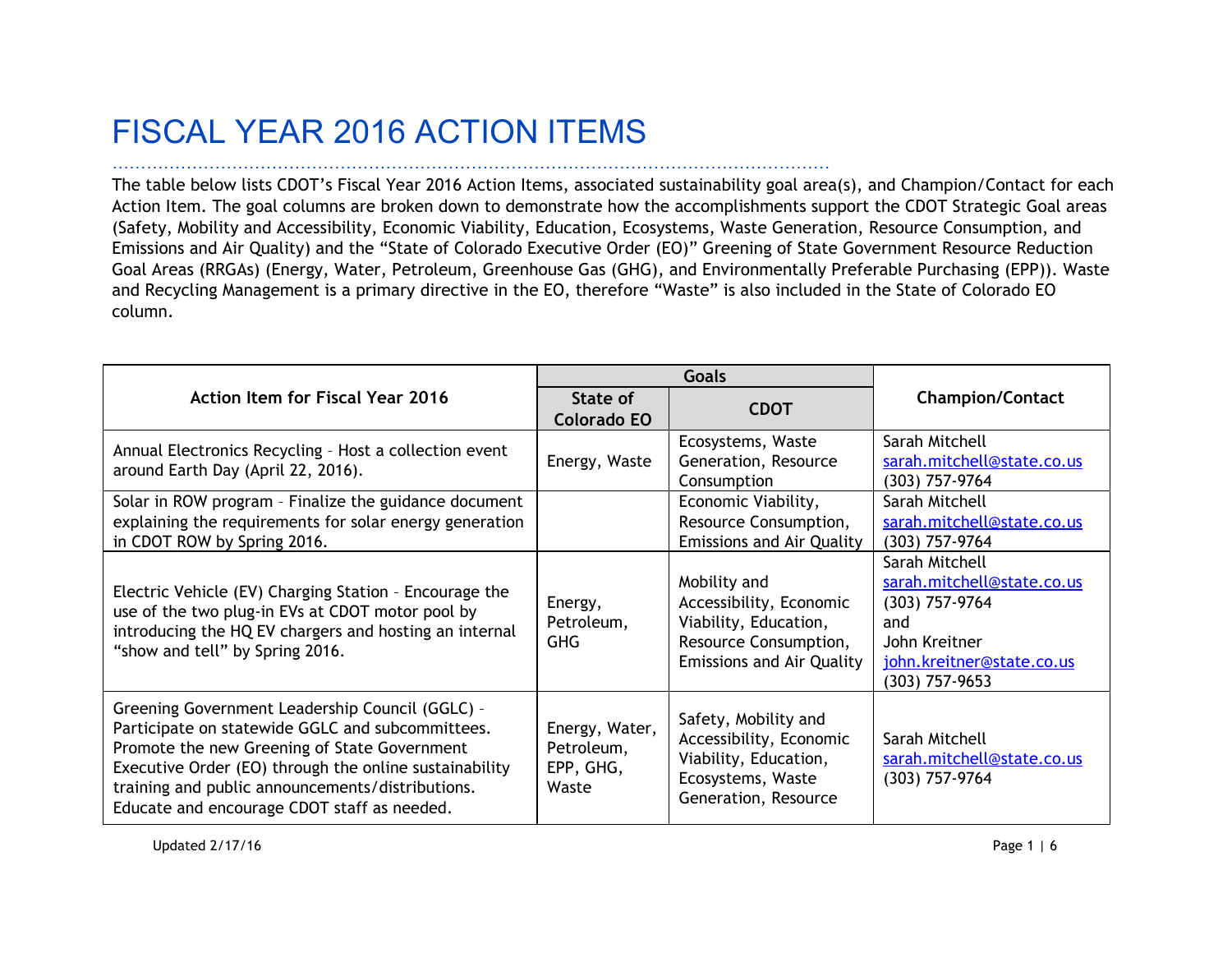|                                                                                                                                                                                                                                                                                                                                             |                                                    | Consumption, Emissions<br>and Air Quality                                                                                                                          |                                                                                                                                                |
|---------------------------------------------------------------------------------------------------------------------------------------------------------------------------------------------------------------------------------------------------------------------------------------------------------------------------------------------|----------------------------------------------------|--------------------------------------------------------------------------------------------------------------------------------------------------------------------|------------------------------------------------------------------------------------------------------------------------------------------------|
| Sustainability On-Line Training - Develop on-line<br>training class for CDOT staff by the end of FY2016.                                                                                                                                                                                                                                    | Energy, Water,<br>Petroleum,<br>EPP, GHG,<br>Waste | Safety, Mobility and<br>Accessibility, Economic<br>Viability, Education,<br>Ecosystems, Waste<br>Generation, Resource<br>Consumption, Emissions<br>and Air Quality | Sarah Mitchell<br>sarah.mitchell@state.co.us<br>(303) 757-9764                                                                                 |
| Sustainability in Roadway Design and Construction Pilots<br>- Assess feasibility of utilizing guidance at this time.                                                                                                                                                                                                                        | Energy, Water,<br>Petroleum,<br>EPP, GHG,<br>Waste | Safety, Mobility and<br>Accessibility, Economic<br>Viability, Education,<br>Ecosystems, Waste<br>Generation, Resource<br>Consumption, Emissions<br>and Air Quality | Sarah Mitchell<br>sarah.mitchell@state.co.us<br>(303) 757-9764                                                                                 |
| CDOC Solar Garden Installation - Document Logan<br>County solar garden generation and CDOT electric cost<br>avoidance. Complete true-up at end of Fiscal Year.<br>Ongoing effort.                                                                                                                                                           |                                                    | Economic Viability,<br>Resource Consumption,<br><b>Emissions and Air Quality</b>                                                                                   | Sarah Mitchell<br>sarah.mitchell@state.co.us<br>(303) 757-9764                                                                                 |
| Electronic Data Interchange (EDI) Implementation and<br>EnergyCAP Data Population - Continue to support the<br>development of processes to comply with EO<br>requirements by maintaining energy consumption data<br>in EnergyCAP through electronic billing and manual<br>entry into SAP. United Power will be converted to EDI in<br>FY16. | <b>EPP</b>                                         | Economic Viability,<br>Education, Resource<br>Consumption, Emissions<br>and Air Quality                                                                            | Sarah Mitchell<br>sarah.mitchell@state.co.us<br>(303) 757-9764<br>and<br><b>Trellany Daviss</b><br>trellany.daviss@state.co.us<br>303.757.9567 |
| Tracking of Water Consumption - Continue to support<br>the development of processes to comply with EO<br>requirements by maintaining water consumption data in<br>EnergyCap.                                                                                                                                                                | Water                                              | Economic Viability,<br>Education, Resource<br>Consumption                                                                                                          | Sarah Mitchell<br>sarah.mitchell@state.co.us<br>(303) 757-9764<br>and<br><b>Trellany Daviss</b><br>trellany.daviss@state.co.us<br>303.757.9567 |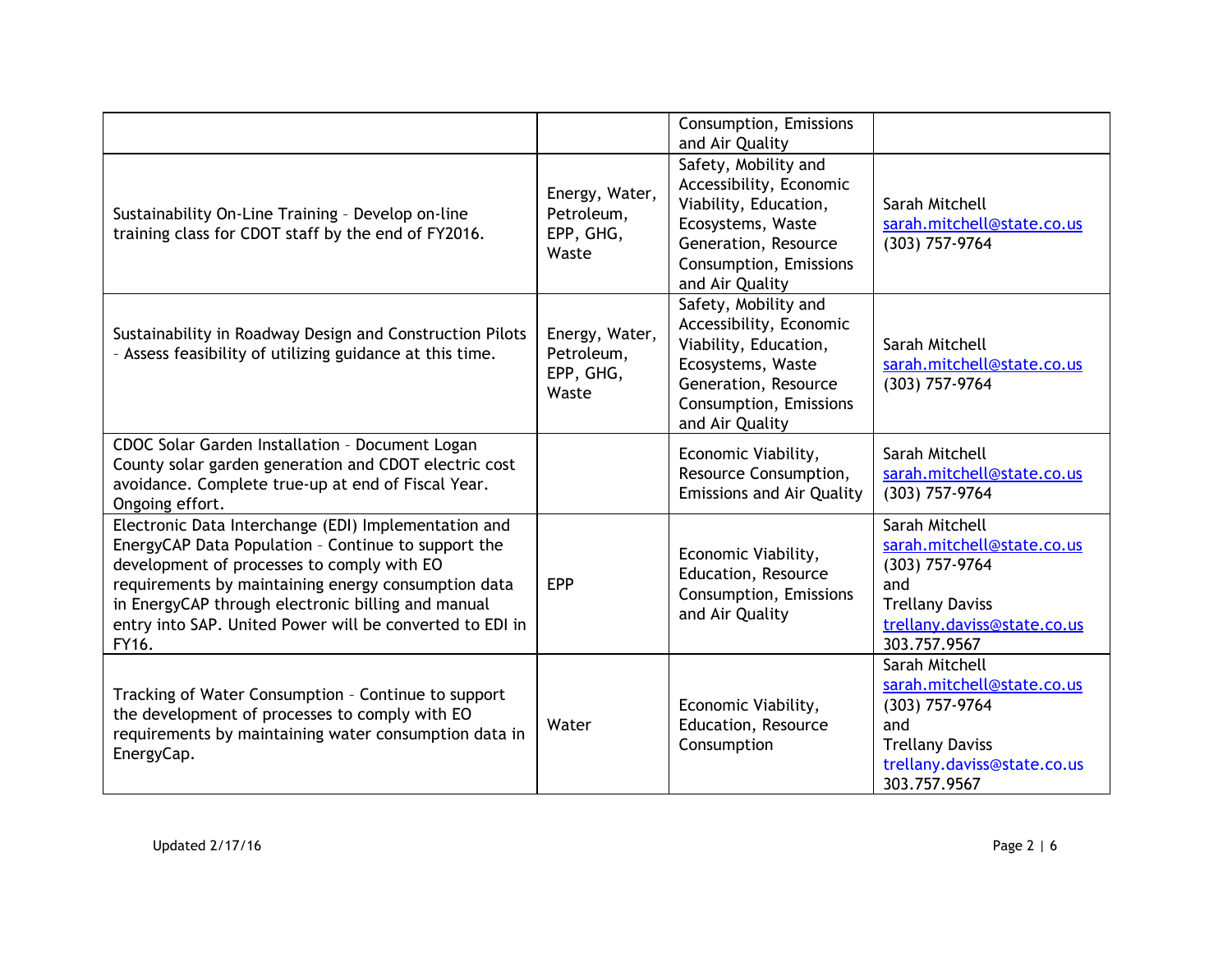| CDOT Statewide General Aviation (GA) Airport<br>Sustainability Management Plan Program (including<br>video) - Continue to support the program finalization<br>and post links/info on the Sustainability webpage.<br>Estimated completion Spring 2016.                           | Energy, Water,<br>Petroleum,<br>EPP, GHG,<br>Waste | Safety, Mobility and<br>Accessibility, Economic<br>Viability, Education,<br>Ecosystems, Waste<br>Generation, Resource<br>Consumption, Emissions<br>and Air Quality | Sarah Mitchell<br>sarah.mitchell@state.co.us<br>(303) 757-9764 |
|---------------------------------------------------------------------------------------------------------------------------------------------------------------------------------------------------------------------------------------------------------------------------------|----------------------------------------------------|--------------------------------------------------------------------------------------------------------------------------------------------------------------------|----------------------------------------------------------------|
| American Lung Association (ALA) Ride and Drive Event -<br>Coordinate with ALA to research and potentially host an<br>event in Colorado Springs where employees can view<br>and drive various types of alternative fuel vehicles.<br>Estimated completion potentially June 2016. | Energy,<br>Petroleum,<br><b>GHG</b>                | Mobility and<br>Accessibility, Education,<br><b>Emissions and Air Quality</b>                                                                                      | Sarah Mitchell<br>sarah.mitchell@state.co.us<br>(303) 757-9764 |
| CNG Project - Continue to administer the grants for the<br>statewide CNG project with both CEO and<br>RAQC. Participate in meetings with CEO and RAQC to<br>monitor progress in this first year of the program. Assist<br>with coordination with FHWA. Multi-year project.      | Energy,<br>Petroleum,<br><b>GHG</b>                | Mobility and<br>Accessibility, Education,<br>Resource Consumption,<br><b>Emissions and Air Quality</b>                                                             | Michael King<br>michael.king@state.co.us<br>(303) 757-9997     |
| CNG Fueling Training Video - Created the CNG Fueling<br>Training Video to educate users on how to safely fuel<br>compressed natural gas (CNG) vehicles found in the<br>CDOT fleet.                                                                                              | Energy,<br>Petroleum,<br><b>GHG</b>                | Mobility and<br>Accessibility, Education,<br>Economic Viability,<br>Resource Consumption,<br><b>Emissions and Air Quality</b>                                      | Sarah Mitchell<br>sarah.mitchell@state.co.us<br>(303) 757-9764 |
| Bike and Pedestrian Activities - Continue to support the<br>development of bike and pedestrian as alternate modes<br>of travel (EcoPass, Bike to Work Day/Month, etc.).<br>Ongoing.                                                                                             |                                                    | Mobility and<br>Accessibility, Safety,<br>Education, Resource<br>Consumption, Emissions<br>and Air Quality                                                         | Betsy Jacobsen<br>betsy.jacobsen@state.co.us<br>(303) 757-9982 |
| As part of the Northern Colorado Bike and Ped<br>Collaborative, CDOT is helping to coordinate and<br>sponsor a one-day conference focusing on the linkages<br>among active transportation, health, land use and the<br>economy. More than 150 people are expected to            |                                                    |                                                                                                                                                                    |                                                                |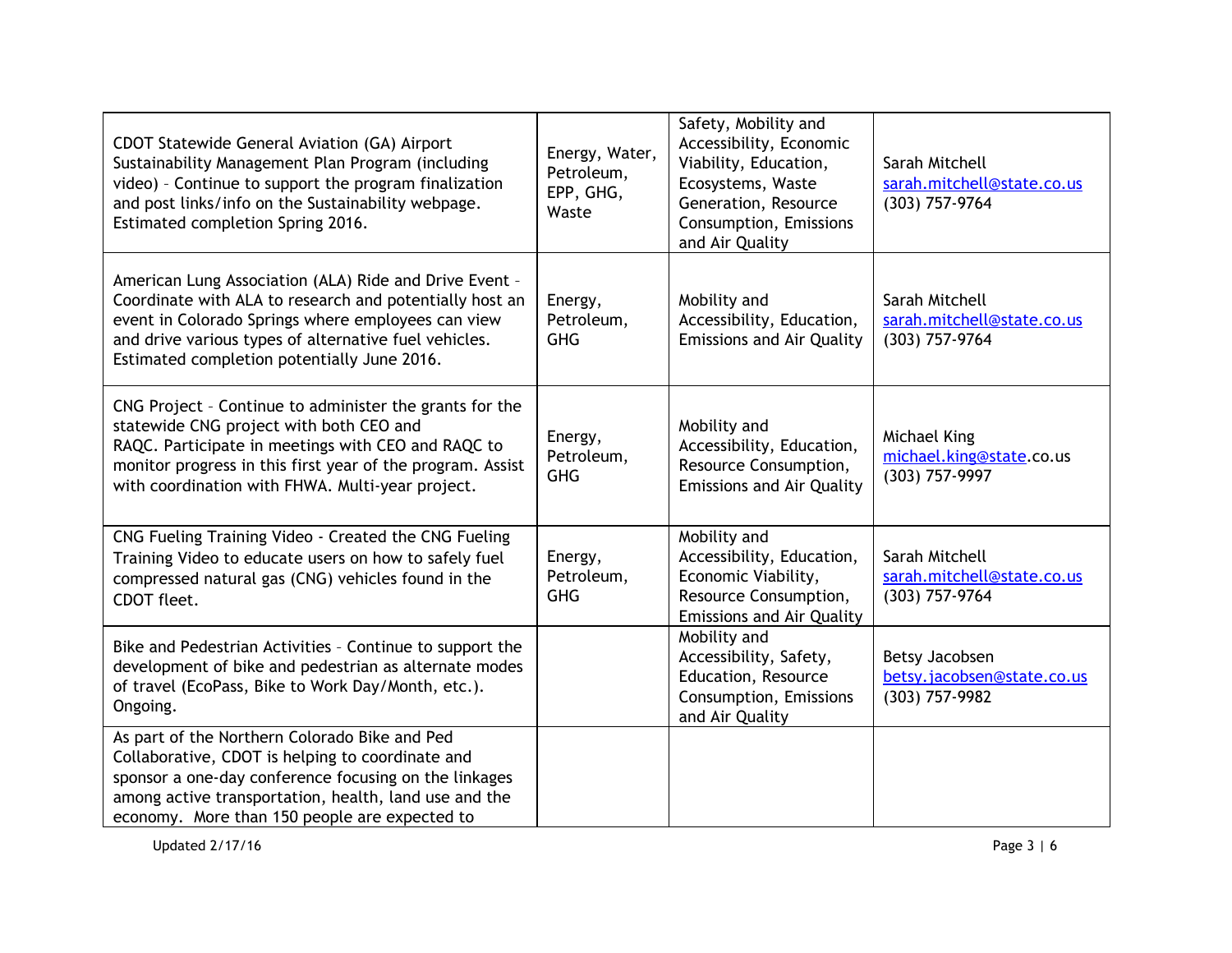| attend to hear presentations from nationally-known<br>expert Mark Fenton, as well as Governor Hickenlooper,<br>Executive Director Shailen Bhatt and others. The event<br>is being held on November 5.                                                                                                                                                |                                     |                                                                                                                               |                                                                                                                                        |
|------------------------------------------------------------------------------------------------------------------------------------------------------------------------------------------------------------------------------------------------------------------------------------------------------------------------------------------------------|-------------------------------------|-------------------------------------------------------------------------------------------------------------------------------|----------------------------------------------------------------------------------------------------------------------------------------|
| Western Road Usage Charge Consortium (WRUCC) -<br>Participate in a pooled fund research study<br>investigating sustainable funding sources for DOTs. The<br>WRUCC Steering Group has committed funding for five<br>projects for the FY 16 work plan. An additional six<br>projects under consideration are pending funding.<br>Ongoing through FY17. |                                     | Economic Viability,<br>Education, Resource<br>Consumption                                                                     | Debra Perkins-Smith<br>debra.perkins-smith@state.c<br>$0.$ us<br>(303) 757-9525                                                        |
| Research and work to develop sustainability<br>performance measures for CDOT, baselines, and<br>methods for tracking. Ongoing.                                                                                                                                                                                                                       | To Be<br>Determined                 | To Be Determined                                                                                                              | Sarah Mitchell<br>sarah.mitchell@state.co.us<br>(303) 757-9764                                                                         |
| Reclaimed Asphalt Pavement (RAP) - Continue to<br>encourage the use of RAP on CDOT pavement projects<br>and track volumes utilized. Ongoing.                                                                                                                                                                                                         | Energy, Waste                       | Economic Viability,<br>Resource Consumption,<br><b>Emissions and Air Quality</b>                                              | Michael Stanford<br>michael.stanford@state.co.u<br>S<br>$(303)398 - 6576$                                                              |
| CNG and EV Roadway Signs - Complete the installation<br>of CNG and potentially EV traveler service signs on<br>CDOT interstates.                                                                                                                                                                                                                     | Energy,<br>Petroleum,<br><b>GHG</b> | Mobility and<br>Accessibility, Education,<br>Resource Consumption,<br><b>Emissions and Air Quality</b>                        | Sarah Mitchell<br>sarah.mitchell@state.co.us<br>(303) 757-9764<br>and<br><b>KC Matthews</b><br>kc.matthews@state.co.us<br>303-757-9543 |
| Colorado Climate Action Plan - CDOT will work with the<br>State Transportation Advisory Commission to develop a<br>stakeholder engagement process to take place over the<br>next year. Completion by September 2016.                                                                                                                                 | Energy,<br>Petroleum,<br>GHG, Waste | Economic Viability,<br>Mobility and<br>Accessibility, Education,<br>Resource Consumption,<br><b>Emissions and Air Quality</b> | Sarah Mitchell<br>sarah.mitchell@state.co.us<br>(303) 757-9764                                                                         |
| Refuel Colorado Fleets - Educate statewide fleets on<br>alternative fuels and vehicle efficiencies. Ongoing.                                                                                                                                                                                                                                         | Energy,<br>Petroleum,<br><b>GHG</b> | Economic Viability,<br>Education, Resource<br>Consumption, Emissions<br>and Air Quality                                       | Sabrina Williams<br>sabrina.williams@state.co.us<br>303-757-9257                                                                       |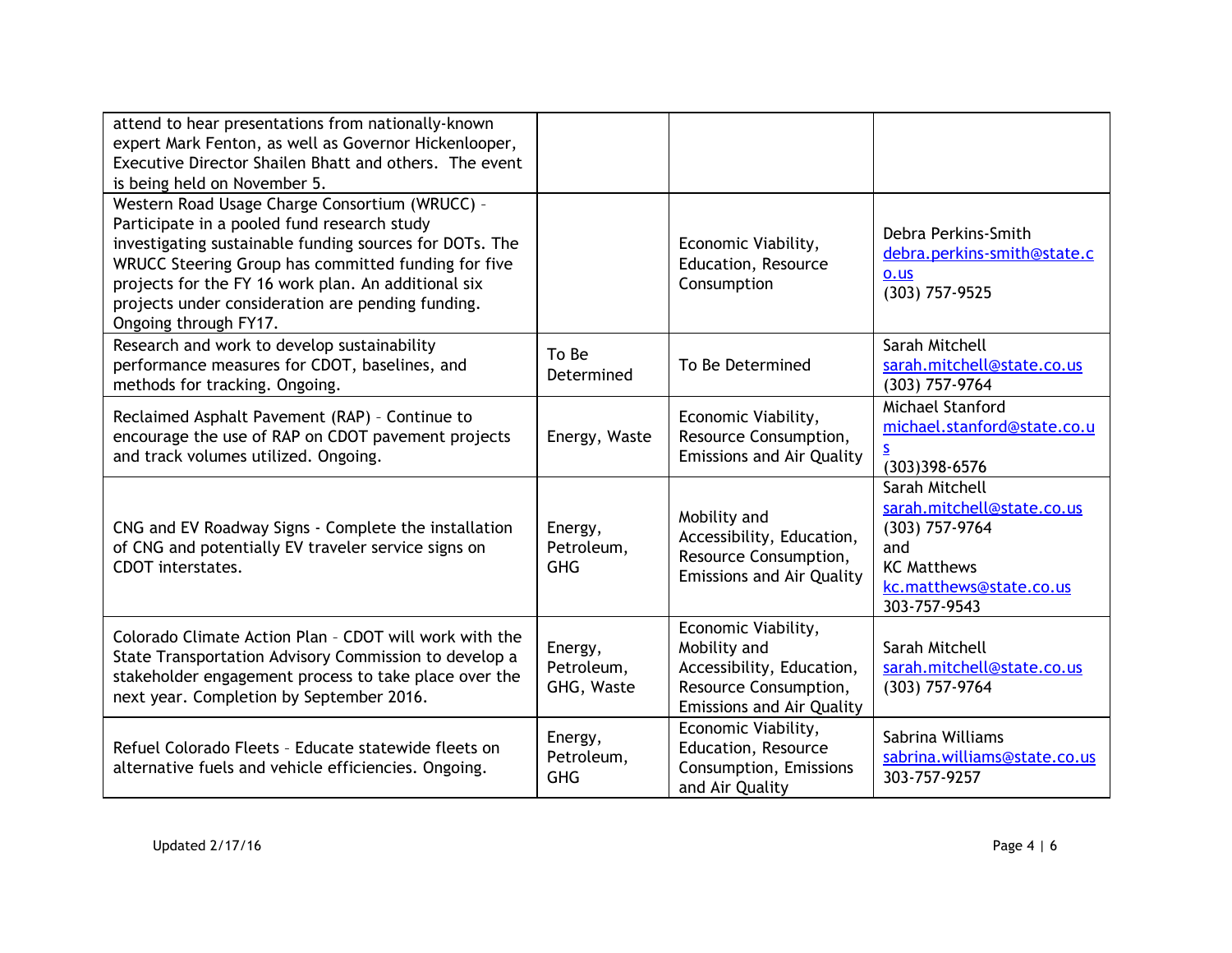| Clean Air at School Engines Off (CASEO) - American<br>Lung Association run program to encourage decreased<br>idling pollutant emissions on school property. Program<br>utilized as programmatic NEPA MSAT/GHG mitigation.<br>Ongoing.                                                                                                                                                                                            | Energy,<br>Petroleum,<br><b>GHG</b> | Education, Resource<br>Consumption, Emissions<br>and Air Quality                        | Rose Waldman<br>Rose. Waldman@state.co.us<br>(303) 757-9016              |
|----------------------------------------------------------------------------------------------------------------------------------------------------------------------------------------------------------------------------------------------------------------------------------------------------------------------------------------------------------------------------------------------------------------------------------|-------------------------------------|-----------------------------------------------------------------------------------------|--------------------------------------------------------------------------|
| Particulate Matter 10 (PM10) Air Quality Excess<br>Roadside Sand Cleanup Program - Per State<br>Implementation Plan and the RAQC, maintain<br>prescribed fugitive dust cleanup from winter storm<br>operations (sand and deicer) in the Denver metro area.<br>Ongoing.                                                                                                                                                           | <b>GHG</b>                          | Resource Consumption,<br><b>Emissions and Air Quality</b>                               | Sabrina Williams<br>sabrina.williams@state.co.us<br>303-757-9257         |
| Start-Stop Engine Technology - Testing on fleet F-150<br>trucks to minimize vehicle idling, decrease fuel<br>consumption, and decrease emissions. Ongoing as long<br>as Ford continues to offer it and State Fleet awards<br>F150s. Anticipated full deployment November 2015,<br>then monitoring of fuel economy will begin.                                                                                                    | Energy,<br>Petroleum,<br><b>GHG</b> | Economic Viability,<br>Education, Resource<br>Consumption, Emissions<br>and Air Quality | John Kreitner<br>john.kreitner@state.co.us<br>$(303)$ 757-9653           |
| Auto Vehicle Locators - Testing to monitor CDOT light<br>and heavy fleet vehicles to increase accountability,<br>improve driving efficiencies (decrease idling and<br>speeding), and assist with emergency preparedness and<br>planning. Anticipated light fleet installation completed<br>November 2015.                                                                                                                        | Energy,<br>Petroleum,<br><b>GHG</b> | Economic Viability,<br>Education, Resource<br>Consumption, Emissions<br>and Air Quality | Al Martinez<br>alfonso.martinez@state.co.u<br><u>s</u><br>(303) 512-5216 |
| Zonar Fleet Management System - Pilot to require pre-<br>and post- driving vehicle checks to increase vehicle<br>performance and safety, reduce costs, and decrease<br>emissions through regular maintenance monitoring.<br>Current Zonar units planned to be installed by<br>December 1 2015, to bring the total number of units<br>purchased to 960 statewide. Zonar is applied only to<br>CDOT's heavy fleet. Ongoing effort. | Energy,<br>Petroleum,<br><b>GHG</b> | Economic Viability,<br>Education, Resource<br>Consumption, Emissions<br>and Air Quality | Al Martinez<br>alfonso.martinez@state.co.u<br><u>s</u><br>(303) 512-5216 |
| CDOT/CEO Anti-idling pilot - Part 1 establishes a<br>baseline of petroleum consumption and emissions of all<br>classes of CDOT vehicles while idling. Part 2 -<br>recommendations of anti-idling measures for each class                                                                                                                                                                                                         | Energy,<br>Petroleum,<br><b>GHG</b> | Economic Viability,<br>Mobility and<br>Accessibility, Resource                          | John Kreitner<br>john.kreitner@state.co.us<br>$(303)$ 757-9653           |